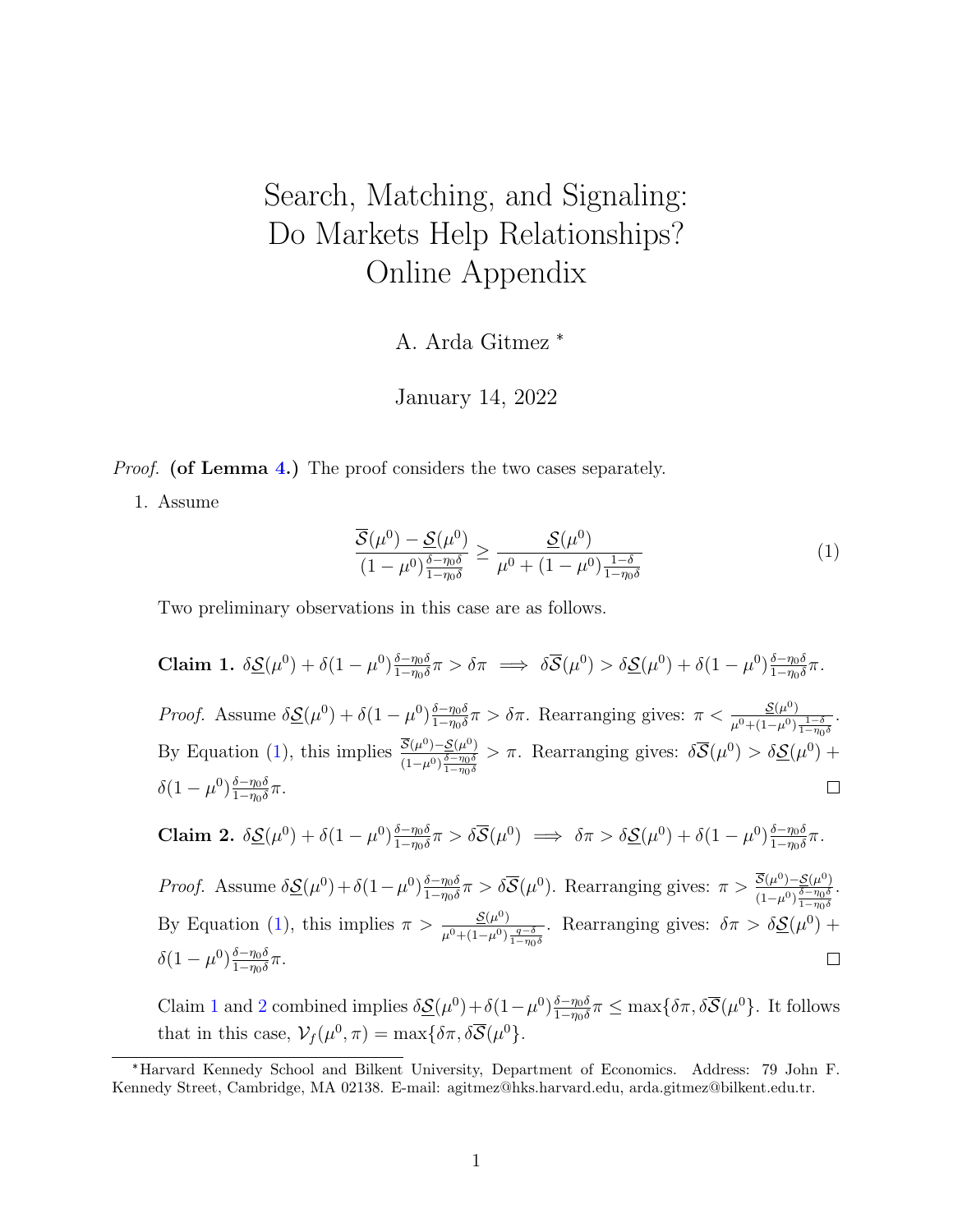2. Assume

$$
\frac{\overline{S}(\mu^0) - \underline{S}(\mu^0)}{(1 - \mu^0)^{\frac{\delta - \eta_0 \delta}{1 - \eta_0 \delta}}} < \frac{\underline{S}(\mu^0)}{\mu^0 + (1 - \mu^0)^{\frac{1 - \delta}{1 - \eta_0 \delta}}} \tag{2}
$$

In this case,

(a) Suppose

<span id="page-1-3"></span><span id="page-1-2"></span><span id="page-1-1"></span><span id="page-1-0"></span>
$$
\pi \le \frac{\overline{S}(\mu^0) - \underline{S}(\mu^0)}{(1 - \mu^0) \frac{\delta - \eta_0 \delta}{1 - \eta_0 \delta}}
$$
\n(3)

By Equation [\(2\)](#page-1-0), this implies:  $\pi < \frac{\mathcal{S}(\mu^0)}{1-\mu^0}$  $\overline{\mu^0+(1-\mu^0)\frac{1-\delta}{1-\eta_0\delta}}$ . Rearranging gives:

$$
\delta \underline{\mathcal{S}}(\mu^0) + \delta (1 - \mu^0) \frac{\delta - \eta_0 \delta}{1 - \eta_0 \delta} \pi > \delta \pi \tag{4}
$$

Also, rearranging Equation [\(3\)](#page-1-1) gives:

$$
\delta\overline{\mathcal{S}}(\mu^0) \ge \delta\underline{\mathcal{S}}(\mu^0) + \delta(1-\mu^0)\frac{\delta-\eta_0\delta}{1-\eta_0\delta}\pi\tag{5}
$$

Combining Equation [\(4\)](#page-1-2) and [\(5\)](#page-1-3), one concludes:  $\mathcal{V}_f(\mu^0, \pi) = \delta \overline{\mathcal{S}}(\mu^0)$ .

(b) Suppose

$$
\pi \in \left[\frac{\overline{\mathcal{S}}(\mu^0) - \underline{\mathcal{S}}(\mu^0)}{(1 - \mu^0) \frac{\delta - \eta_0 \delta}{1 - \eta_0 \delta}}, \frac{\underline{\mathcal{S}}(\mu^0)}{\mu^0 + (1 - \mu^0) \frac{1 - \delta}{1 - \eta_0 \delta}}\right]
$$
(6)

Rearranging  $\pi \geq \frac{\overline{S}(\mu^0) - S(\mu^0)}{\frac{1}{\sigma} - \eta_0 \delta}$  $\frac{\delta - \eta_0 \delta}{1 - \eta_0 \delta}$ yields:  $\delta \mathcal{S}(\mu^0) + \delta (1-\mu^0) \frac{\delta - \eta_0 \delta}{1-\eta_0 \delta}$  $\frac{\delta - \eta_0 \delta}{1 - \eta_0 \delta} \pi \geq \delta \overline{\mathcal{S}}(\mu^0)$ . Rearranging  $\pi \leq \frac{\mathcal{S}(\mu^0)}{n(1-\mu^0)}$  $\mu^{0}+(1-\mu^{0})\frac{1-\delta}{1-\eta_{0}\delta}$ yields:  $\delta \mathcal{S}(\mu^0) + \delta (1-\mu^0) \frac{\delta - \eta_0 \delta}{1-\eta_0 \delta}$  $\frac{\delta - \eta_0}{1 - \eta_0 \delta} \pi \geq \delta \pi$ . Combining, one concludes:  $V_f(\mu^0, \pi) = \delta \mathcal{S}(\mu^0) + \delta(1-\mu^0) \frac{\delta - \eta_0 \delta}{1-\eta_0 \delta}$  $rac{\delta - \eta_0 \delta}{1 - \eta_0 \delta} \pi$ .

(c) Suppose

<span id="page-1-5"></span><span id="page-1-4"></span>
$$
\pi \ge \frac{\underline{\mathcal{S}}(\mu^0)}{\mu^0 + (1 - \mu^0) \frac{1 - \delta}{1 - \eta_0 \delta}}\tag{7}
$$

By Equation [\(2\)](#page-1-0), this implies:  $\pi > \frac{\overline{S}(\mu^0) - S(\mu^0)}{\overline{S} - m_0 \overline{\delta}}$  $\sqrt{(1-\mu^0)}\frac{\delta-\eta_0\delta}{1-\eta_0\delta}$ . Rearranging gives:

$$
\delta \underline{\mathcal{S}}(\mu^0) + \delta (1 - \mu^0) \frac{\delta - \eta_0 \delta}{1 - \eta_0 \delta} \pi > \delta \overline{\mathcal{S}}(\mu^0)
$$
\n(8)

Also, rearranging Equation [\(7\)](#page-1-4) gives:

<span id="page-1-6"></span>
$$
\delta \pi \ge \delta \mathcal{S}(\mu^0) + \delta (1 - \mu^0) \frac{\delta - \eta_0 \delta}{1 - \eta_0 \delta} \pi \tag{9}
$$

Combining Equation [\(8\)](#page-1-5) and [\(9\)](#page-1-6), one concludes:  $\mathcal{V}_f(\mu^0, \pi) = \delta \pi$ .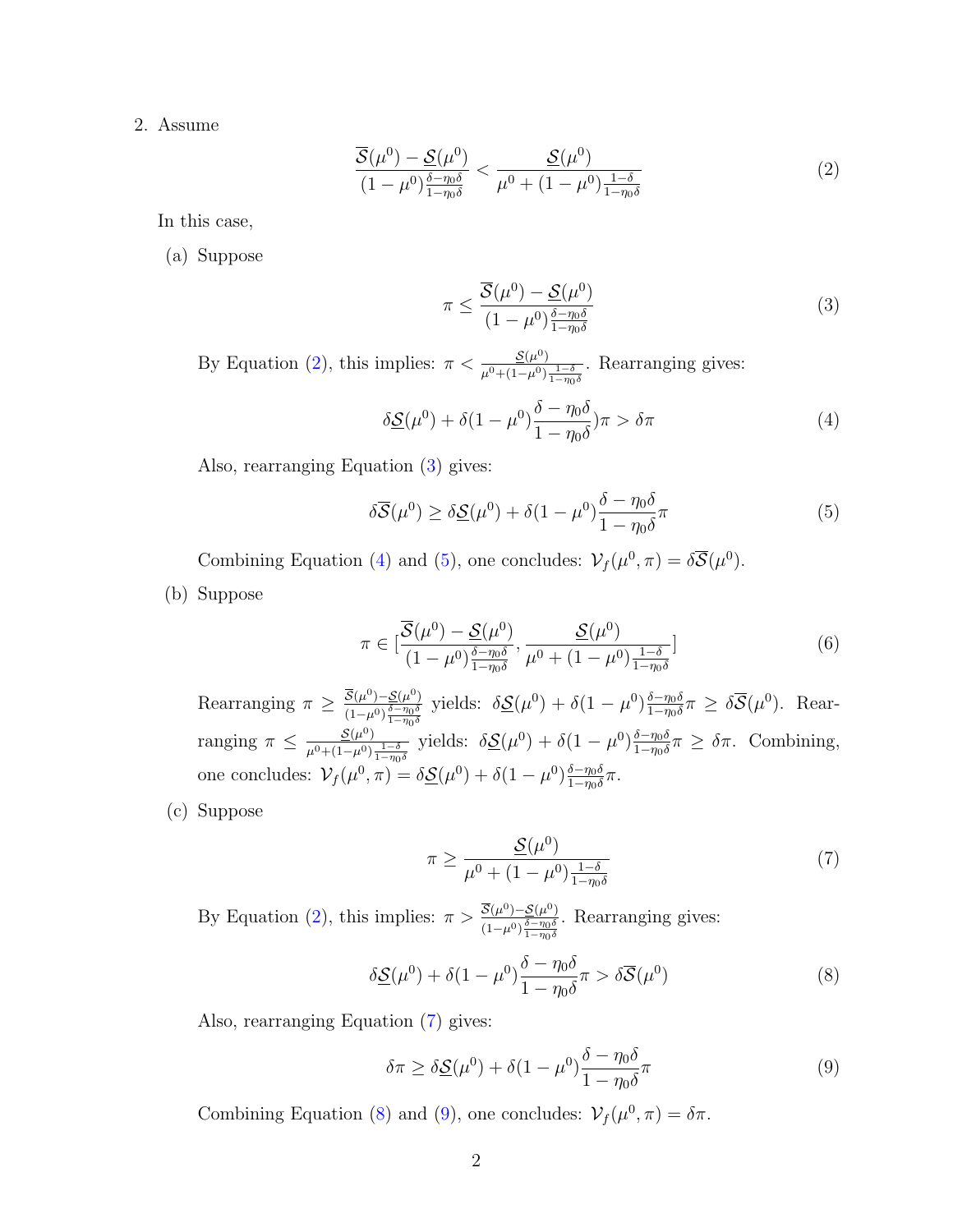Since all the cases considered above are exhaustive, the proof follows.

*Proof.* (of Lemma [5.](#page-0-3)) For expositional simplicity throughout this proof, let:

$$
\alpha := \frac{1 - \delta}{1 - \eta_0 \delta} \qquad 1 - \alpha := \frac{\delta - \eta_0 \delta}{1 - \eta_0 \delta}
$$

The proof considers three cases.

1. Suppose  $\mathcal{V}_f(\mu^0) = \delta \pi$ , i.e.  $\delta \pi \ge \max{\{\delta \underline{\mathcal{S}}(\mu^0) + \delta(1 - \mu^0)(1 - \alpha)\pi, \delta \overline{\mathcal{S}}(\mu^0)\}}$ .

I will demonstrate that  $k^*(\mu^0, \pi) = 0$ , i.e.  $\delta V_f(0, \mu^0, \pi) - c(0) \ge \delta V_f(k, \mu^0, \pi) - c(k)$  for all  $k \geq 0$ .

Note that in this case,  $\delta V_f(0, \mu^0, \pi) - c(0) = \delta \pi$ , because:

$$
0 \le \frac{1-\delta}{1-\beta} \frac{1}{\gamma(\mu^0)} \pi
$$

and  $c(0) = 0$  by Assumption [1.](#page-0-3)

• For  $k \in (0, \frac{1-\delta}{1-\beta})$  $1-\beta$ 1  $\frac{1}{\gamma(\mu^0)}\pi],$ 

$$
\delta V_f(0, \mu^0, \pi) - c(0) = \delta \pi
$$
  
> 
$$
\delta \pi - c(k)
$$
  
= 
$$
\delta V_f(k, \mu^0, \pi) - c(k)
$$

where the inequality follows by Assumption [1.](#page-0-3)

• For 
$$
k \in \left[\frac{1-\delta}{1-\beta} \frac{1}{\gamma(\mu^0)} \pi, \frac{1-\delta}{1-\beta} \frac{1}{\eta_0} \pi\right]
$$
,  
\n
$$
\delta V_f(0, \mu^0, \pi) - c(0) = \delta \pi
$$
\n
$$
\geq \delta \underline{\mathcal{S}}(\mu^0) + \delta (1 - \mu^0)(1 - \alpha) \pi
$$
\n
$$
= \delta \left(\frac{1}{1-\delta}(1-\beta)(\mu^0 + (1-\mu^0)\alpha \eta_0) \underline{k}(\mu^0) - \frac{c(\underline{k}(\mu^0))}{\delta}\right) + \delta (1-\mu^0)(1-\alpha) \pi
$$
\n
$$
\geq \delta \left(\frac{1}{1-\delta}(1-\beta)(\mu^0 + (1-\mu^0)\alpha \eta_0)k - \frac{c(k)}{\delta}\right) + \delta (1-\mu^0)(1-\alpha) \pi
$$
\n
$$
= \frac{\delta}{1-\delta}(1-\beta)(\mu^0 + (1-\mu^0)\alpha \eta_0)k + \delta (1-\mu^0)(1-\alpha) \pi - c(k)
$$
\n
$$
= \delta V_f(k, \mu^0, \pi) - c(k)
$$

where the first inequality holds in the case considered here, and the second inequality follows by Equation [\(26\)](#page-0-3).

 $\Box$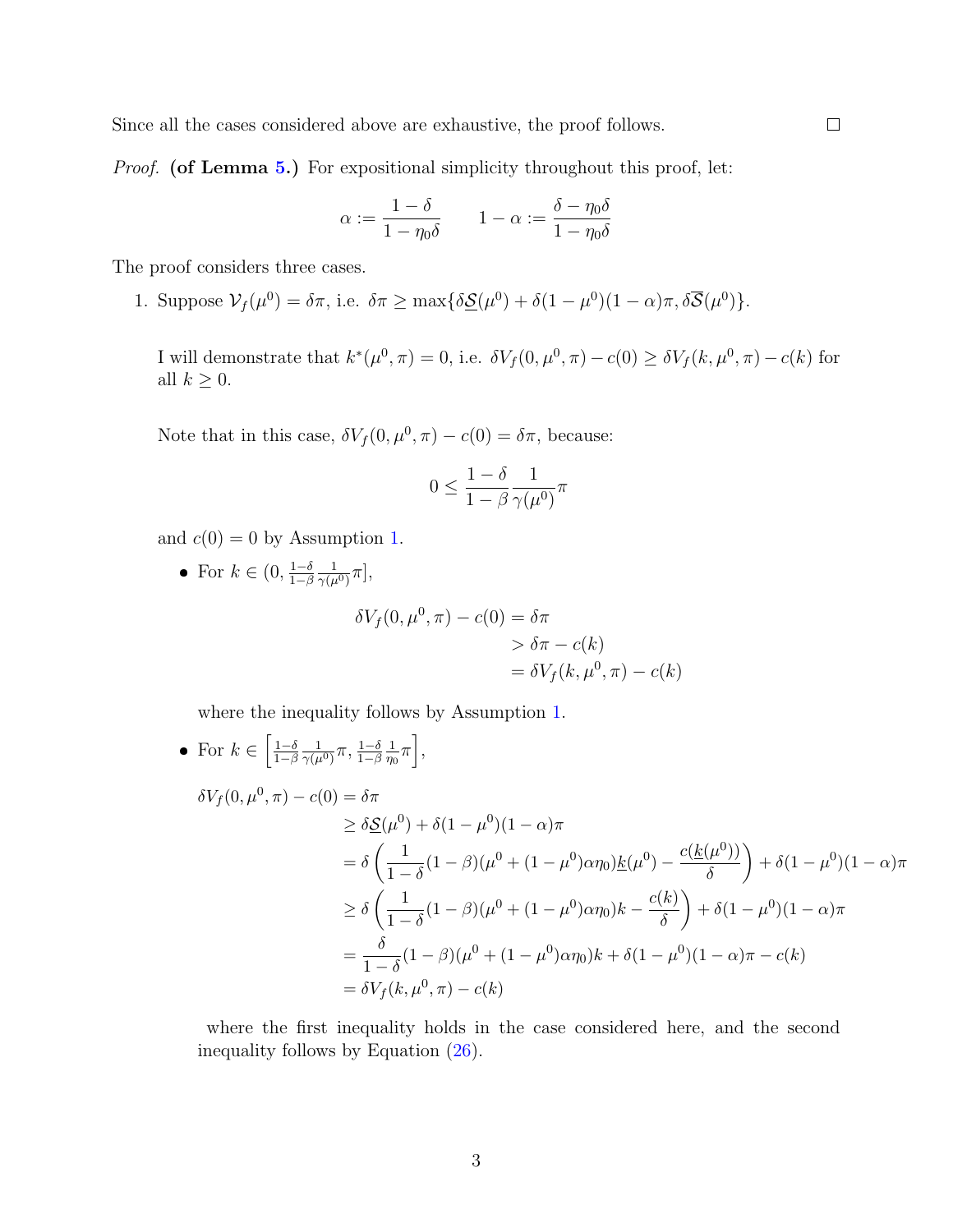• For  $k \geq \frac{1-\delta}{1-\beta}$  $1-\beta$ 1  $\frac{1}{\eta_0}\pi,$ 

$$
\delta V_f(0, \mu^0, \pi) - c(0) = \delta \pi
$$
  
\n
$$
\geq \delta \overline{S}(\mu^0)
$$
  
\n
$$
= \delta \left( \frac{1}{1 - \delta} (1 - \beta) (\mu^0 + (1 - \mu^0) \eta_0) \overline{k}(\mu^0) - \frac{c(\overline{k}(\mu^0))}{\delta} \right)
$$
  
\n
$$
\geq \delta \left( \frac{1}{1 - \delta} (1 - \beta) (\mu^0 + (1 - \mu^0) \eta_0) k - \frac{c(k)}{\delta} \right)
$$
  
\n
$$
= \frac{\delta}{1 - \delta} (1 - \beta) (\mu^0 + (1 - \mu^0) \eta_0) k - c(k)
$$
  
\n
$$
= \delta V_f(k, \mu^0, \pi) - c(k)
$$

where the first inequality holds in the case considered here, and the second inequality follows by Equation [\(24\)](#page-0-3).

2. Suppose  $\mathcal{V}_f(\mu^0) = \delta \overline{\mathcal{S}}(\mu^0)$ , i.e.  $\delta \overline{\mathcal{S}}(\mu^0) \ge \max{\delta \pi, \delta \underline{\mathcal{S}}(\mu^0) + \delta(1 - \mu^0)(1 - \alpha)\pi}.$ 

I will demonstrate that  $k^*(\mu^0, \pi) = \overline{k}(\mu^0)$ , i.e.  $\delta V_f(\overline{k}(\mu^0), \mu^0, \pi) - c(\overline{k}(\mu^0)) \ge \delta V_f(k, \mu^0, \pi) - c(k^2 - k^2)$  $c(k)$  for all  $k \geq 0$ .

My first claim is that in this case,  $\delta V_f(\bar{k}(\mu^0), \mu^0, \pi) - c(\bar{k}(\mu^0)) = \frac{\delta}{1-\delta}(1-\beta)(\mu^0 + (1-\mu^0)\sigma)$  $(\mu^0)\eta_0\bar{k}(\mu^0)-c(\bar{k}(\mu^0)).$  This is equivalent to showing that  $\bar{k}(\mu^0)\geq \frac{1-\delta}{1-\beta}$  $1-\beta$ 1  $\frac{1}{\eta_0}\pi$ . Suppose not, i.e. suppose  $\pi > \frac{1-\beta}{1-\delta} \eta_0 \overline{k}(\mu^0)$ . But then,

$$
\delta \underline{\mathcal{S}}(\mu^{0}) + \delta (1 - \mu^{0})(1 - \alpha)\pi = \frac{\delta}{1 - \delta}(1 - \beta)(\mu^{0} + (1 - \mu^{0})\alpha\eta_{0})\underline{k}(\mu^{0}) - c(\underline{k}(\mu^{0})) + \delta(1 - \mu^{0})(1 - \alpha)\pi
$$
  
\n
$$
> \frac{\delta}{1 - \delta}(1 - \beta)(\mu^{0} + (1 - \mu^{0})\alpha\eta_{0})\overline{k}(\mu^{0}) - c(\overline{k}(\mu^{0})) + \delta(1 - \mu^{0})(1 - \alpha)\pi
$$
  
\n
$$
\geq \frac{\delta}{1 - \delta}(1 - \beta)(\mu^{0} + (1 - \mu^{0})\alpha\eta_{0})\overline{k}(\mu^{0}) - c(\overline{k}(\mu^{0})) + \delta(1 - \mu^{0})(1 - \alpha)\frac{1 - \beta}{1 - \delta}\eta_{0}\overline{k}(\mu^{0})
$$
  
\n
$$
= \frac{\delta}{1 - \delta}(1 - \beta)(\mu^{0} + (1 - \mu^{0})\eta_{0})\overline{k}(\mu^{0}) - c(\overline{k}(\mu^{0}))
$$
  
\n
$$
= \delta\overline{\mathcal{S}}(\mu^{0})
$$

where the first inequality follows by Equation [\(26\)](#page-0-3). This contradicts the case considered here. Therefore,

$$
\delta V_f(\overline{k}(\mu^0), \mu^0, \pi) - c(\overline{k}(\mu^0)) = \frac{\delta}{1 - \delta} (1 - \beta)(\mu^0 + (1 - \mu^0)\eta_0)\overline{k}(\mu^0) - c(\overline{k}(\mu^0)) = \delta\overline{S}(\mu^0)
$$
  
\n• For  $k \in [0, \frac{1 - \delta}{1 - \beta} \frac{1}{\gamma(\mu^0)}\pi]$ ,  
\n
$$
\delta V_f(\overline{k}(\mu^0), \mu^0, \pi) - c(\overline{k}(\mu^0)) = \delta\overline{S}(\mu^0)
$$
\n
$$
\geq \delta\pi
$$
\n
$$
\geq \delta\pi - c(k)
$$
\n
$$
= \delta V_f(k, \mu^0, \pi) - c(k)
$$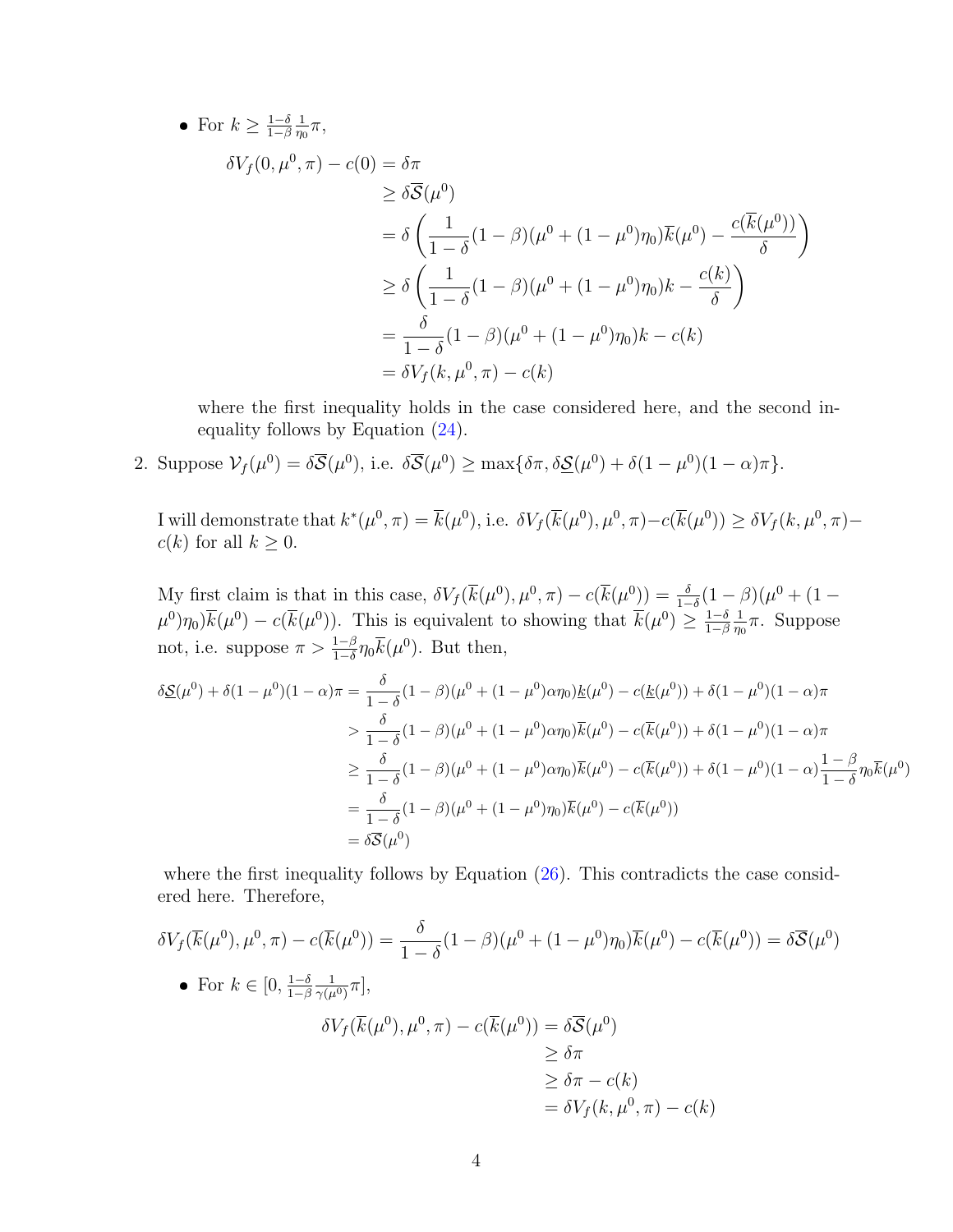where the first inequality holds in the case considered here, and the second inequality holds by Assumption [1.](#page-0-3)

• For 
$$
k \in \left[\frac{1-\delta}{1-\beta} \frac{1}{\gamma(\mu^0)} \pi, \frac{1-\delta}{1-\beta} \frac{1}{\eta_0} \pi\right]
$$
,  
\n
$$
\delta V_f(\overline{k}(\mu^0), \mu^0, \pi) - c(\overline{k}(\mu^0)) = \delta \overline{S}(\mu^0)
$$
\n
$$
\geq \delta \underline{S}(\mu^0) + \delta(1-\mu^0)(1-\alpha)\pi
$$
\n
$$
= \delta \left(\frac{1}{1-\delta}(1-\beta)(\mu^0 + (1-\mu^0)\alpha \eta_0) \underline{k}(\mu^0) - \frac{c(\underline{k}(\mu^0))}{\delta}\right) + \delta(1-\mu^0)(1-\alpha)\pi
$$
\n
$$
\geq \delta \left(\frac{1}{1-\delta}(1-\beta)(\mu^0 + (1-\mu^0)\alpha \eta_0)k - \frac{c(k)}{\delta}\right) + \delta(1-\mu^0)(1-\alpha)\pi
$$
\n
$$
= \frac{\delta}{1-\delta}(1-\beta)(\mu^0 + (1-\mu^0)\alpha \eta_0)k + \delta(1-\mu^0)(1-\alpha)\pi - c(k)
$$
\n
$$
= \delta V_f(k, \mu^0, \pi) - c(k)
$$

where the first inequality holds in the case considered here, and the second inequality follows by Equation [\(26\)](#page-0-3).

• For 
$$
k \ge \frac{1-\delta}{1-\beta} \frac{1}{\eta_0} \pi
$$
,  
\n
$$
\delta V_f(\overline{k}(\mu^0), \mu^0, \pi) - c(\overline{k}(\mu^0)) = \delta \overline{S}(\mu^0)
$$
\n
$$
= \delta \left( \frac{1}{1-\delta} (1-\beta)(\mu^0 + (1-\mu^0)\eta_0) \overline{k}(\mu^0) - \frac{c(\overline{k}(\mu^0))}{\delta} \right)
$$
\n
$$
\ge \delta \left( \frac{1}{1-\delta} (1-\beta)(\mu^0 + (1-\mu^0)\eta_0) k - \frac{c(k)}{\delta} \right)
$$
\n
$$
= \frac{\delta}{1-\delta} (1-\beta)(\mu^0 + (1-\mu^0)\eta_0) k - c(k)
$$
\n
$$
= \delta V_f(k, \mu^0, \pi) - c(k)
$$

where the inequality follows by Equation  $(24)$ .

3. Suppose  $\mathcal{V}_f(\mu^0) = \delta \underline{\mathcal{S}}(\mu^0) + \delta(1-\mu^0)(1-\alpha)\pi$ , i.e.  $\delta \underline{\mathcal{S}}(\mu^0) + \delta(1-\mu^0)(1-\alpha)\pi \geq$  $\max\{\delta\pi,\delta\overline{\mathcal{S}}(\mu^0)\}.$ 

I will demonstrate that  $k^*(\mu^0, \pi) = \underline{k}(\mu^0)$ , i.e.  $\delta V_f(\underline{k}(\mu^0), \mu^0, \pi) - c(\underline{k}(\mu^0)) \ge \delta V_f(k, \mu^0, \pi)$  $c(k)$  for all  $k \geq 0$ .

My first claim is that in this case,  $\delta V_f(\underline{k}(\mu^0), \mu^0, \pi) - c(\underline{k}(\mu^0)) = \frac{\delta}{1-\delta}(1-\beta)(\mu^0 +$  $(1 - \mu^0) \alpha \eta_0 \underline{k}(\mu^0) + \delta (1 - \mu^0)(1 - \alpha) \pi - c(\underline{k}(\mu^0))$ . This is equivalent to showing that  $\underline{k}(\mu^0) \in \left[\frac{1-\delta}{1-\beta}\right]$  $1-\beta$ 1  $\frac{1}{\gamma(\mu^0)}\pi, \frac{1-\delta}{1-\beta}$ 1  $\frac{1}{\eta_0}\pi].$ 

To see  $\underline{k}(\mu^0) \leq \frac{1-\delta}{1-\beta}$  $1-\beta$ 1  $\frac{1}{\eta_0}\pi$ , suppose not, i.e. suppose  $\pi < \frac{1-\beta}{1-\delta}\eta_0 \underline{k}(\mu^0)$ . Then,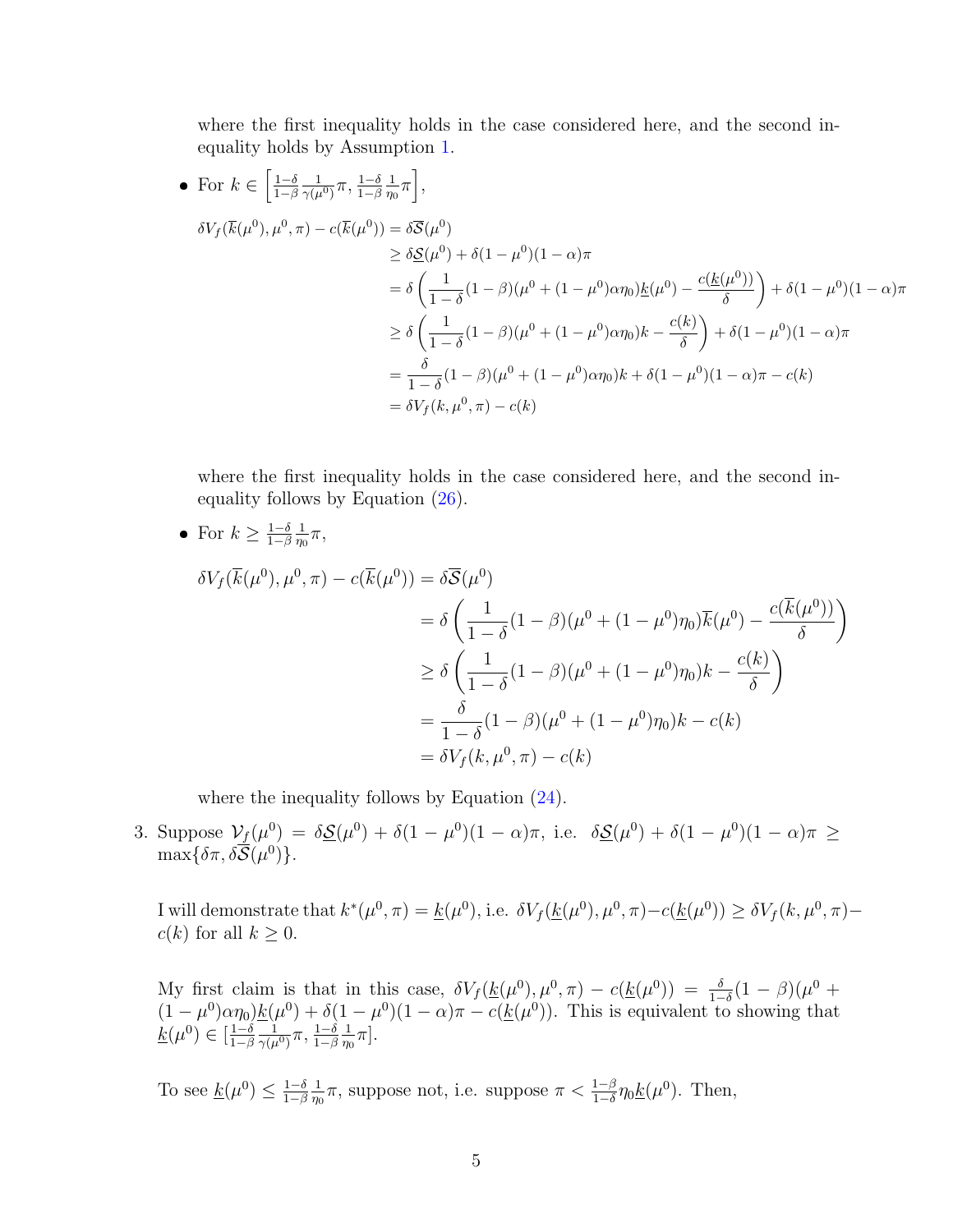$$
\delta\overline{S}(\mu^{0}) = \frac{\delta}{1-\delta}(1-\beta)(\mu^{0} + (1-\mu^{0})\eta_{0})\overline{k}(\mu^{0}) - c(\overline{k}(\mu^{0}))
$$
  
> 
$$
\frac{\delta}{1-\delta}(1-\beta)(\mu^{0} + (1-\mu^{0})\eta_{0})\underline{k}(\mu^{0}) - c(\underline{k}(\mu^{0}))
$$
  
> 
$$
\frac{\delta}{1-\delta}(1-\beta)(\mu^{0} + (1-\mu^{0})\alpha\eta_{0})\underline{k}(\mu^{0}) - c(\underline{k}(\mu^{0})) + \delta(1-\mu^{0})(1-\alpha)\pi
$$
  
= 
$$
\delta\overline{S}(\mu^{0}) + \delta(1-\mu^{0})(1-\alpha)\pi
$$

where the first inequality follows by Equation  $(24)$ . This contradicts the case considered here.

To see  $\underline{k}(\mu^0) \geq \frac{1-\delta}{1-\beta}$  $1-\beta$ 1  $\frac{1}{\gamma(\mu^0)}\pi$ , suppose not, i.e. suppose  $\pi > \frac{1-\beta}{1-\delta}\gamma(\mu^0)\underline{k}(\mu^0)$ . Then,

$$
\delta \pi > \frac{\delta}{1-\delta} (1-\beta) \underline{k}(\mu^0) \gamma(\mu^0)
$$
  
=  $\frac{\delta}{1-\delta} (1-\beta) \underline{k}(\mu^0) \frac{\mu^0 (1-\eta_0) + \eta_0 (1-\delta)}{\mu^0 (1-\eta_0)\delta + (1-\delta)}$   
=  $\frac{\delta}{1-\delta} (1-\beta) \underline{k}(\mu^0) \frac{\mu^0 + (1-\mu^0) \alpha \eta_0}{1-(1-\mu^0)(1-\alpha)}$   
=  $\frac{\delta}{1-\delta} (1-\beta) (\mu^0 + (1-\mu^0) \alpha \eta_0) \underline{k}(\mu^0) + \delta (1-\mu^0)(1-\alpha) \pi$   
 $\frac{\delta}{1-\delta} (1-\beta) (\mu^0 + (1-\mu^0) \alpha \eta_0) \underline{k}(\mu^0) - c(\underline{k}(\mu^0)) + \delta (1-\mu^0)(1-\alpha) \pi$   
=  $\delta \underline{S}(\mu^0) + \delta (1-\mu^0)(1-\alpha) \pi$ 

which contradicts the case considered here. Therefore,

$$
\delta V_f(\underline{k}(\mu^0), \mu^0, \pi) - c(\underline{k}(\mu^0)) = \frac{\delta}{1 - \delta} (1 - \beta)(\mu^0 + (1 - \mu^0)\alpha \eta_0) \underline{k}(\mu^0) + \delta(1 - \mu^0)(1 - \alpha)\pi - c(\underline{k}(\mu^0))
$$
  
=  $\delta \underline{S}(\mu^0) + \delta(1 - \mu^0)(1 - \alpha)\pi$ 

• For 
$$
k \in [0, \frac{1-\delta}{1-\beta} \frac{1}{\gamma(\mu^0)} \pi]
$$
,  
\n
$$
\delta V_f(\underline{k}(\mu^0), \mu^0, \pi) - c(\underline{k}(\mu^0)) = \delta \underline{S}(\mu^0) + \delta(1-\mu^0)(1-\alpha)\pi
$$
\n
$$
\geq \delta \pi
$$
\n
$$
\geq \delta \pi - c(k)
$$
\n
$$
= \delta V_f(k, \mu^0, \pi) - c(k)
$$

where the first inequality holds in the case considered here, and the second inequality holds by Assumption [1.](#page-0-3)